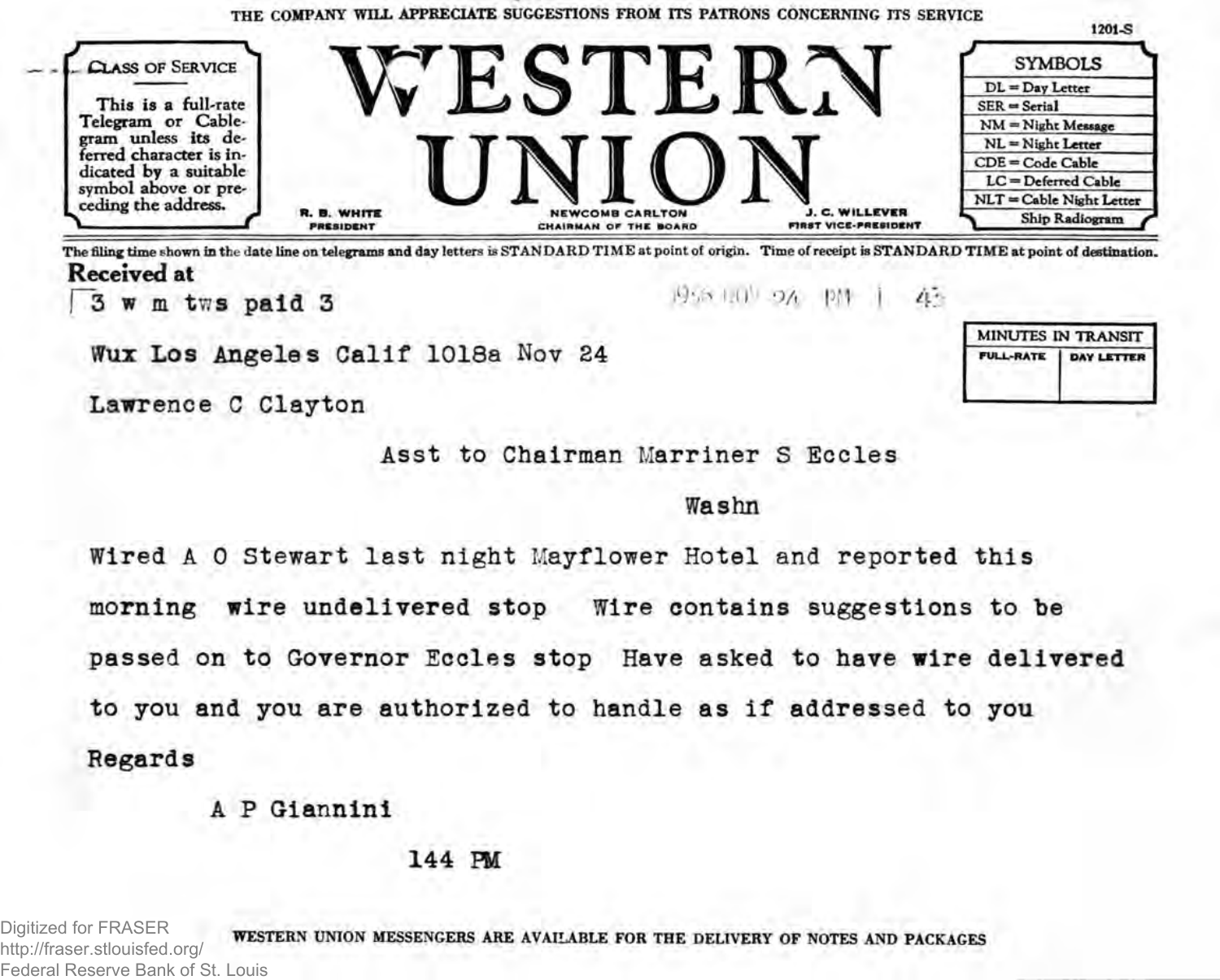**November 27, 1956**

**Mr,** A. **F. Giannini Bank of America 1 Powell Street San Francisco, California**

**Dear Hr. Giannini:**

This will acknowledge your wire of **November** 24th **which came** shortly after I had received frost the First Boston Corporation a copy of your wire to Mr. Stewart who had left for Hem York. The names contained in your wire will be given consideration in selecting **an** additioual director for the **I.**of! Angeles Branch of the Federal **Reserve** Bank of San Francisco.

Yesterday afternoon at the Burning Tree Club the Chairman and I got into & three cornered discussion with Bob Fleming regarding real estate mortgage ledding of banks. **It** appears that the present top officials *ol* **vthe ABA are not fully** aware of the threat to the entire banking **structure represented by** the attitude of the building and loan and mortgage banking forces in their insistence that **the authority** of **the** Housing **Administration** to **insure real estate loans be** not extended. If they can get **by** Kith this the **banks will then** be limited **to sixty percent loans with ten year maturities. The mortgage bankers and the building and loan people will then offer** seventy or **seventy-five percent leans with fifteen or twenty year maturities** and **will thur get most of this business. This is, of course, only half' of the story. By offering to loan a higher amount on a given property with longer maturity they will command** a **higher interest rate. This in turn will permit them to pay a higher rate for their funds than can possibly be paid by commercial hanks. The conclusion is inescapable. Savings will** be **gradually drawn into** the building and loan societies and into mortgage loan com**panies selling participations in mortgage notes. Of course, orthodox bankers are not alarmed by this. Like the ostrich they have their beads in the sand, refusing to see the transformation that has come about in the lending and investment field of the banking system** 6**f today.**

Digitized for FRASER http://fraser.stlouisfed.org/ Federal Reserve Bank of St. Louis